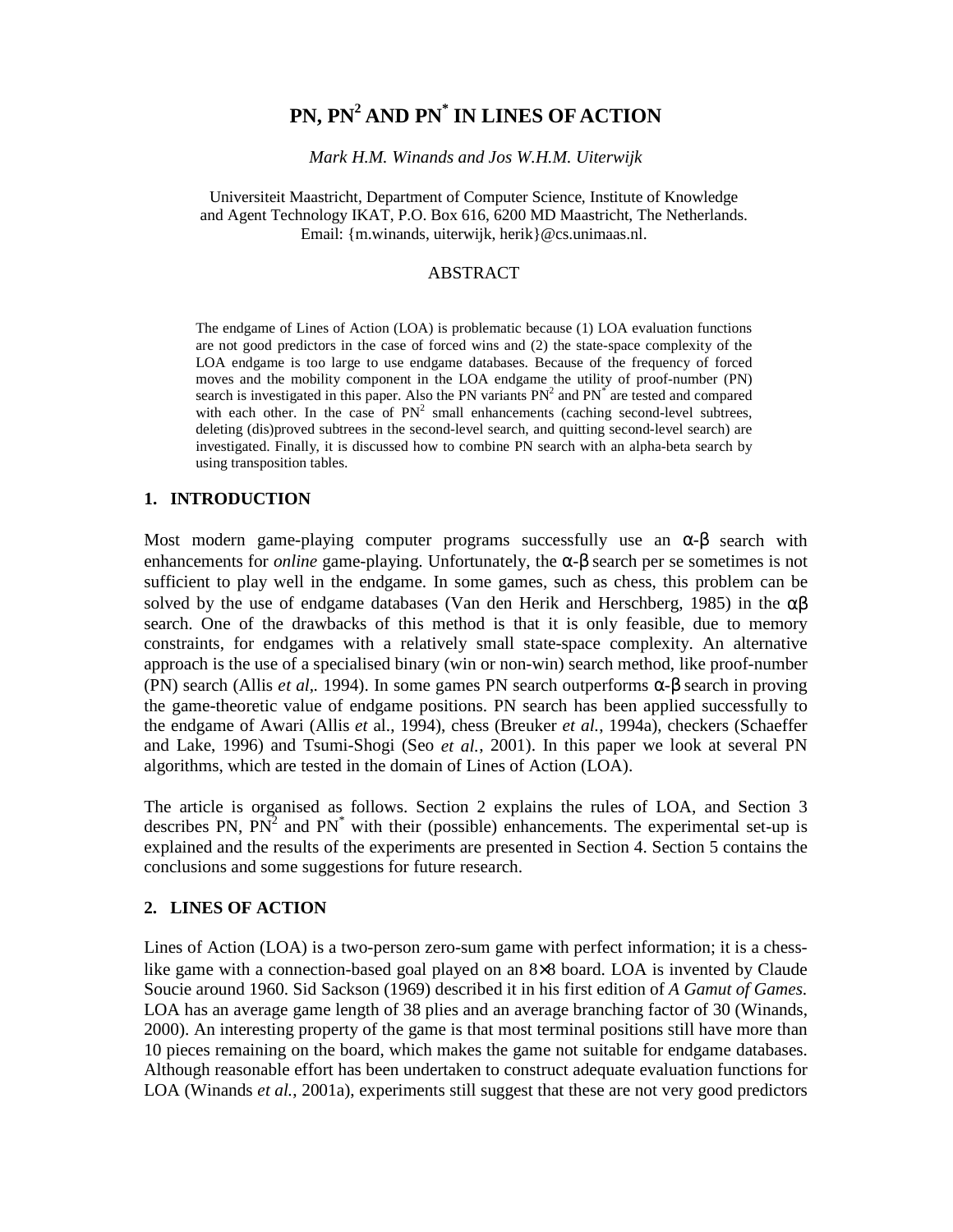in the case of forced wins. Therefore, LOA seems an appropriate test domain for PN algorithms.

## **2.1. Rules of LOA**

LOA is played on an 8×8 board by two sides, Black and White. Below the rules appearing in the second edition of *A Gamut of Games* (Sackson, 1982) are formulated in eight points.

- 1. The black pieces are placed in two rows along the top and bottom of the board, while the white pieces are placed in two files at the left and right side of the board. The initial position of the game is shown in Diagram 1.
- 2. The players alternately move, starting with Black.
- 3. A player to move must move one of its pieces. A move takes place in a straight line, exactly as many squares as there are pieces of either colour *anywhere* along the line of movement. (These are the *Lines of Action.*)
- 4. A player may jump over its own pieces.
- 5. A player may not jump over the opponent's pieces, but can capture them by landing on them.
- 6. The goal of a player is to turn all own pieces on the board into one connected unit. The first player to do so is the winner. The connections within the group may be either orthogonal or diagonal. For example, in Diagram 2 Black has won because the black pieces form one connected unit.
- 7. If one player's pieces are reduced by captures to a single piece, the game is a win for this player.
- 8. If a move simultaneously creates a single connected unit for both players, the game is a  $\text{win}^1$ .



-





**Diagram 1:** The initial position. **Diagram 2:** A terminal position. **Diagram 3:** Movement of pieces.

Since some situations are not covered by the original rules, ad hoc rules are introduced. For instance: (1) repetition of positions is considered as a draw, and (2) if a player cannot move, this player loses.<sup>2</sup>

In the article we use the standard chess notation. The possible moves of the black piece on **d3** in Diagram 3 are indicated by arrows. The piece cannot move to **f1** because its path is blocked by an opposing piece. The move to **h7** is not allowed because the square is occupied by a black piece.

<sup>&</sup>lt;sup>1</sup> In the first edition of *A Gamut of Games* (1969) simultaneous connection is described as a draw.

<sup>&</sup>lt;sup>2</sup> The use of this rule is disputable, some LOA players allow the opponent to pass in such positions.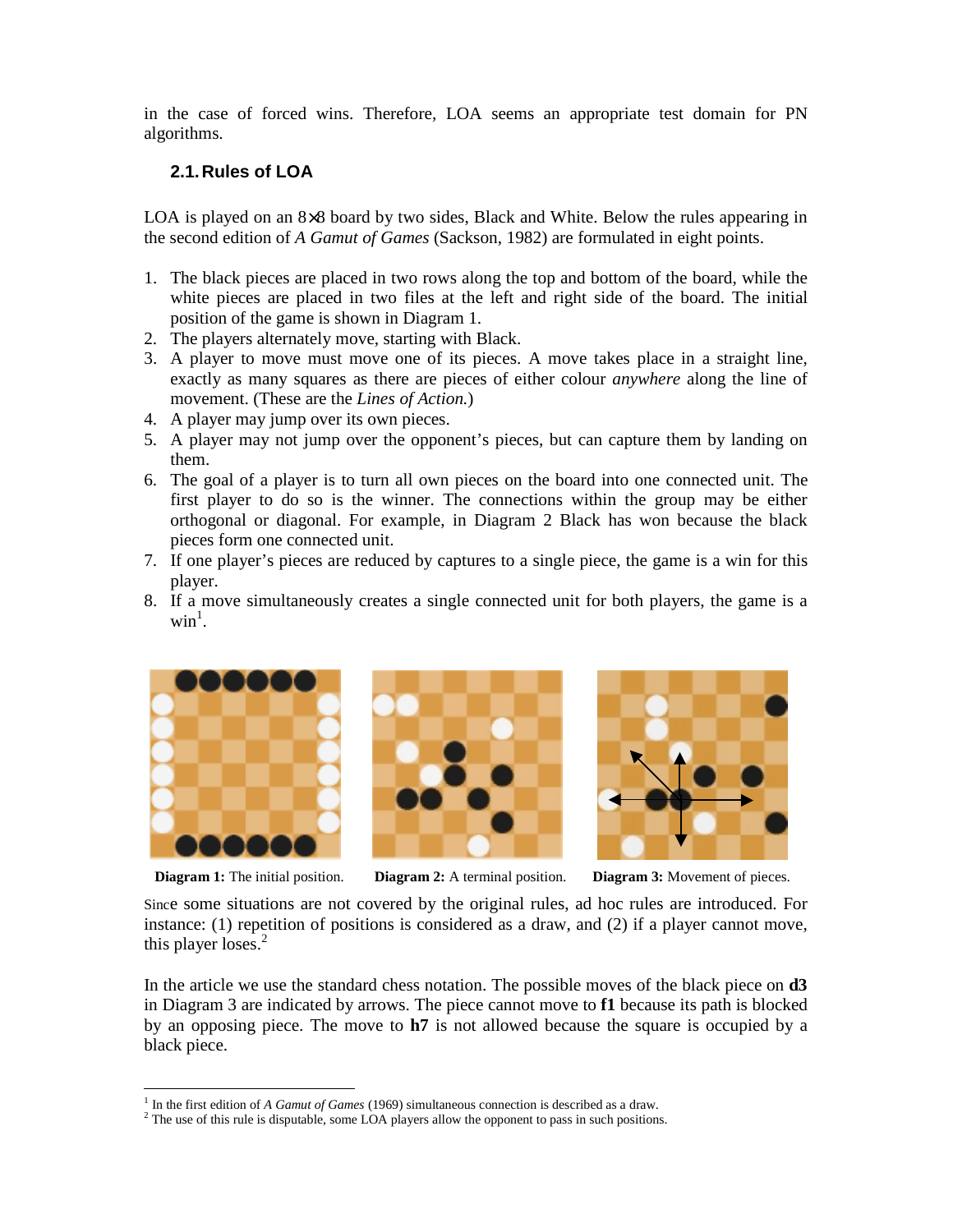### **3. DESCRIPTION OF THE SEVERAL PROOF-NUMBER SEARCH ALGORITHMS.**

In this section we give a short description of the PN-,  $PN^2$ - and PN<sup>\*</sup>-search algorithms. Some possible enhancements are discussed.

### **3.1. Proof-number search**

Proof-number (PN) search is a best-first search algorithm especially suited for finding the game-theoretical value in game trees (Allis, 1994). Its aim is to prove the true value of the root of the tree. A tree can have three values: *true*, *false* or *unknown*. In the case of a forced win, the tree is *proved* and its value is true. In the case of a forced loss or draw, the tree is *disproved* and its value is false. Otherwise the value of the tree is unknown. In contrast to other best-first algorithms PN search does not need a domain-dependent heuristic evaluation function in order to determine the most-promising node (to be expanded next) (Breuker *et al.*, 1994a). PN search selects the most-promising node using two criteria: (1) the shape of the search tree (the number of children of every internal node) and (2) the values of the leaves. These two criteria enable PN search to treat efficiently game trees with a non-uniform branching factor. A disadvantage of PN search is that the whole search tree has to be stored in memory. When the memory is full, the search process has to be terminated prematurely or countermeasures have to be taken (Allis, 1994; Breuker, 1998).

In the naïve implementation, proof and disproof numbers are each initialised to unity at the unknown leaves. In other implementations, to distinguish between leaves, before expansion, we set the proof number and disproof number to 1 and  $n$  for a MAX<sup>3</sup> node (and the reverse for a MIN node), where *n* is the number of legal moves. This means that we actually are using a mobility component, which is reported to be promisingly in LOA (Billings and Björnsson, 2000). For the rest of the paper we will call initialisation by the number of moves *mobility*. Notice, that we have an overhead of counting the number of nodes. Therefore we have precomputed for each possible line configuration the number of moves for each side. This idea originates from Björnsson (2000).

In (Winands *et al.,* 2001b) a method of combining PN search with α-β search is presented in real-time applications. Nodes once proved by PN search are stored in a transposition table (TT), which is used in the  $\alpha$ - $\beta$  search. A proved-node transposition table (TT) is implemented as a hash table. The well-known Zobrist-hashing method is used. Each entry in the transposition table has a length of 64 bits. These bits are reserved for the hash key to distinguish among different positions having the same hash index. When two positions have the same hash index, the last examined position is preferred over early ones (replacement scheme *New*, see (Breuker *et al.*, 1994b)). The usual schemes *Big* or *Deep* are not used, because the number of nodes of a subtree or the depth of a subtree are not appropriate measures for replacement in case of PN search. A position is stored if and only if it is a proved interior node. At present, disproved nodes are not stored because it is not known whether the game-theoretic value of the node is a loss or a draw. If it is known that draws are impossible in a game (such as Hex), then it is possible to store also the disproved nodes in a separate table. The PN-TT can be also used in the PN search, which performance is tested in Section 4. We want to determine what the possible benefit is of storing only proved positions in a transposition table.

-

 $3$  In this article MAX and MIN node can be read as OR and AND node, respectively.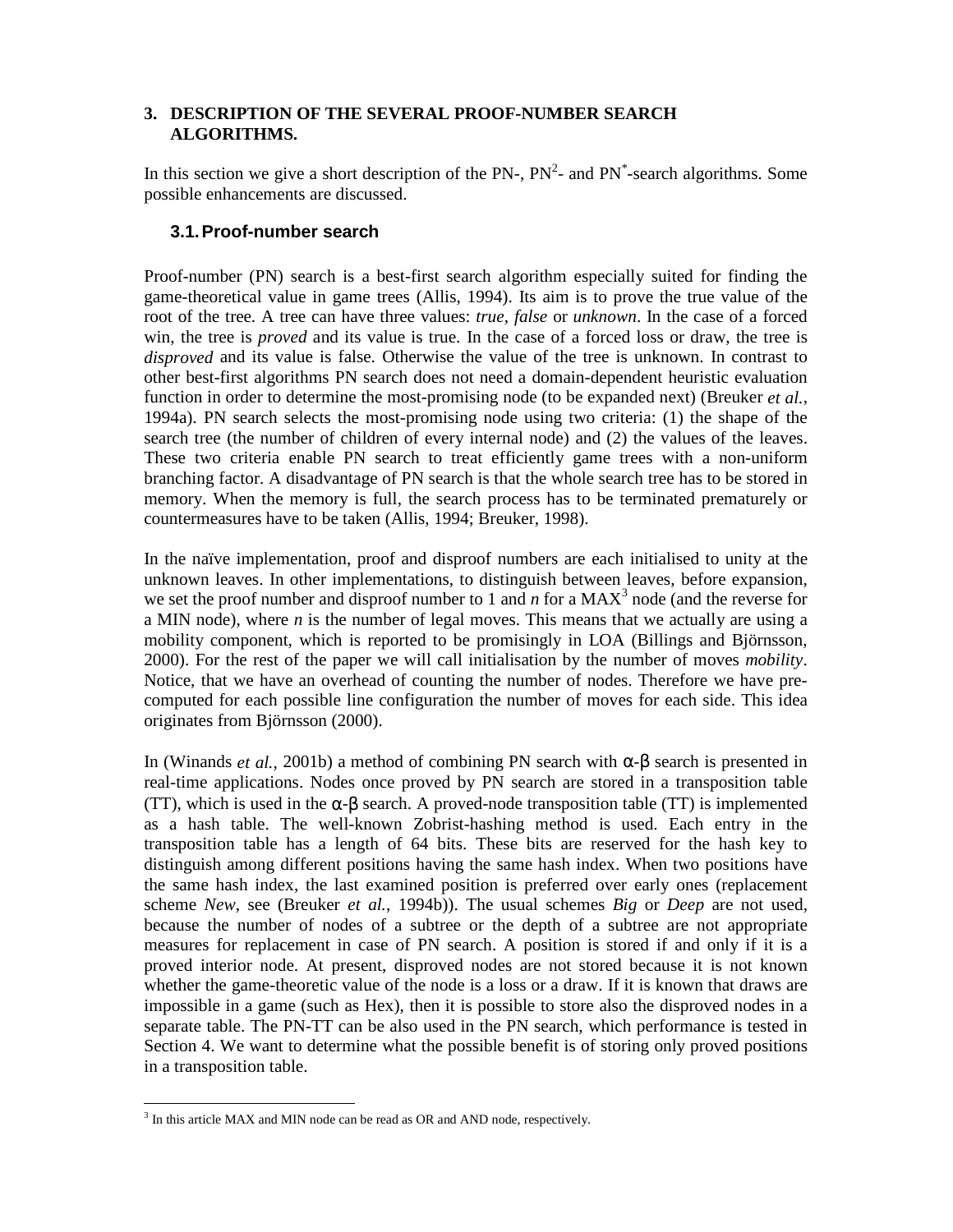# **3.2. PN<sup>2</sup> search**

 $PN<sup>2</sup>$  is first described by Allis (1994), as a technique to reduce memory requirements in the PN search. Its implementation and testing for chess positions was performed by Breuker *et al.*  (2001). PN<sup>2</sup> consists of two levels of PN search. The first level consists of a PN-search ( $pn_1$ ), which calls as evaluation of a node a PN search at the second level  $(pn_2)$ . This  $pn_2$  search is bound by a maximum number *N* of nodes stored in the memory. This number *N* is a fraction of the size of the  $pn_1$ -search tree and given by the function  $f(x)$ , *x* being the number of nodes of the first-level search:

$$
f(x) = \frac{1}{1+e^{(a-x)/b}}
$$

with parameters *a* and *b*, both strictly positive. The parameters  $(a, b)$  are set at (1800K, 240K). The *pn<sub>2</sub>* search is stopped when the numbers of nodes exceeds *N* or the subtree is (dis)proved. After completion of the  $p_{12}$ -search tree, the children of the root of the  $p_{12}$ -search tree are preserved, but subtrees are removed from memory.

We remark that several enhancements to  $PN<sup>2</sup>$  search have been suggested. One example of such an enhancement suggested by Schaeffer involves storing the deleted  $pn_2$ -search trees in a cache, instead of deleting them. Another way is to cache  $pn_2$  search trees until a certain bound is reached (e.g. 10% of *N* in our implementation). Then the trees are randomly deleted until it is possible again to cache trees. This is tested in Subsection 4.2.

A disadvantage is that *pn2* search only stops when the root is (dis)proved or *N* is reached. A suggestion is to quit the  $pn_2$  search earlier, when it will not likely to be proved. We have implemented a simple mechanism, called *Quitting*. If the root of the  $pn_2$  search is a MAX (OR) node, we quit the *pn2* when the proof number is two times the disproof number. The danger exist that we quit too early in the root position when there are very few moves. Therefore, proof and disproof number have to exceed a threshold (in our implementation 100).

As we have seen in subsection 3.1, proved or disproved subtrees can be deleted. If we do not delete subtrees in the  $pn_2$  search the number of nodes searched is the same as  $N$ , otherwise we can continue the search longer. The question is whether this is also beneficial to do in the  $p_n$ ? search? If there are many (dis)proved trees the *pn2* search will continue much longer. More effort is taken in trees where there are many (dis)proved nodes than in trees where there are few. It is likely that almost (dis)proved subtrees will be (dis)proved now and therefore there will be less regeneration. But almost disproved subtrees are unlikely to be visited twice and to be regenerated, because the goal is to prove the root. Thus, the extra effort taken to disprove the subtree can be wasted.

#### **3.3. PN\* search**

PN and eventually also  $PN<sup>2</sup>$  suffer from memory disadvantages. This problem is tackled by PN<sup>\*</sup> search (Seo *et al.*, 2001). PN<sup>\*</sup> transforms the PN-search algorithm into an iterativedeepening depth-first approach. For a description of this algorithm see (Seo *et al.*, 2001). PN<sup>\*</sup> is enhanced with methods as recursive iterative deepening and dynamic evaluation and successor ordering. The last one is not implemented at the moment.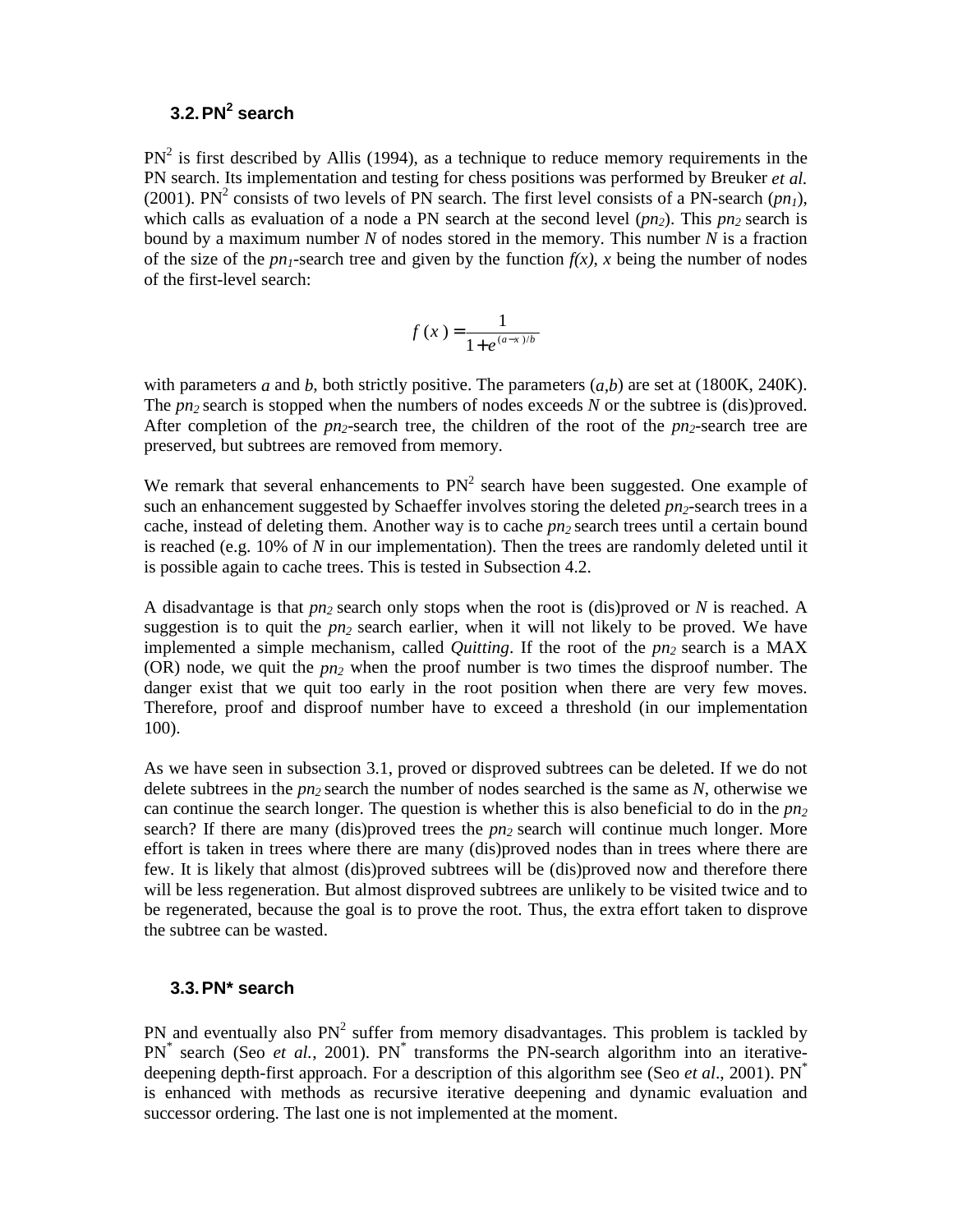#### **4. EXPERIMENTS AND RESULTS**

In this section we will compare PN,  $PN^2$ ,  $PN^*$  and  $\alpha$ -β with each other. For PN and PN<sup>2</sup> some enhancements are tested.

### *4.1. Experimental details*

All experiments have been performed in the framework of the tournament program MIA (Maastricht In Action). MIA can be played at the website: http://www.cs.unimaas.nl/m.winands/loa/. It has been written in Java and runs on every wellknown operating system. MIA performs an  $\alpha$ - $\beta$  depth-first iterative-deepening search. The program uses a *two-deep* transposition table (Breuker *et al.*, 1996), the history heuristic (Schaeffer, 1983) and killer moves (Akl and Newborn, 1977). For all experiments described in this paper, the null move is not used because of possible negative effects of zugzwang in LOA (Winands, 2000).

For PN and  $PN<sup>2</sup>$  search all leaf nodes evaluated during the search are counted, while for the α-β depth-first iterative-deepening searches nodes at depth *i* are counted only during depth *i*. This is the way of comparison as done in Allis (1994). For PN<sup>\*</sup> all expanded nodes are counted. The maximum number of nodes searched is 50,000,000. This limit corresponds roughly to tournament conditions. The maximum number of nodes stored in the memory is 900,000. PN, PN<sup>2</sup>, PN<sup>\*</sup> and αβ are tested on a set of 116 LOA win positions.

# *4.2. PN and PN2*

In table 1 we have compared PN search with several enhancements. From the 116 positions, 85 positions were solved by the PN search using mobility, 53 positions by using only TT, and only 44 positions when nothing was used. The TT improved the PN search with 20% when nothing was used. In the last column of table 1 we see that TT only improves the search with 10%, when mobility is used. If we compare PN+TT with PN+TT+Mobility, 31 additional positions are solved. In the set of 53 positions that both could solve, the one using mobility was 5 times faster.

|                | # of pos. solved | <b>Total Nodes</b><br><b>Total Nodes</b> |                | <b>Total Nodes</b> |
|----------------|------------------|------------------------------------------|----------------|--------------------|
|                | (out of $116$ )  | (44 positions)                           | (53 positions) | (85 positions)     |
| <b>PN</b>      | 44               | 16,266,638                               | -              |                    |
| $PN+TT$        | 53               | 13,363,676                               | 24, 357, 832   |                    |
| PN+Mobility    | 85               | 2,171,628                                | 5,423,500      | 23,102,938         |
| PN+TT+Mobility | 85               | 2,133,311                                | 5,053,630      | 21,443,322         |

**Table 1:** Mobility and Transposition Table in PN.

In table 2 we have compared  $PN^2$  search with several enhancements. From the 116 positions, 109 positions were solved by the  $PN^2$  search using TT+ Mobility, 107 positions by using only mobility, 91 positions by only using TT and 89 positions when nothing was used. The TT improved the PN search with 20% when nothing was used. In the last column of table 2 we see that TT only improves the search with 3%, when mobility is used. If we compare PN+TT with PN+TT+Mobility, 18 additional positions are solved more. In the set of 91 positions that both could solve, the one using mobility was 6 times faster.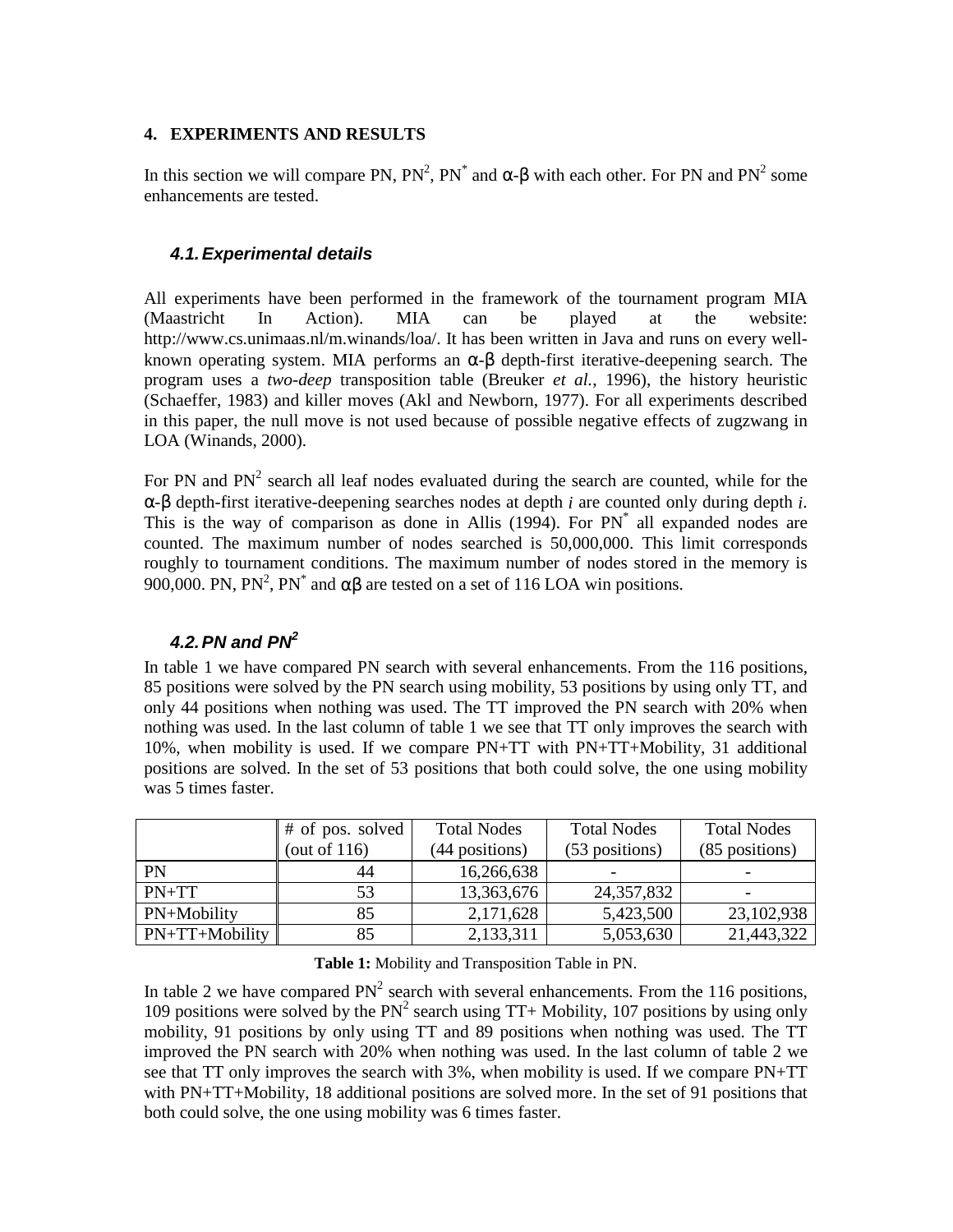|                             | #<br>οf<br>pos. | <b>Total Nodes</b> | <b>Total Nodes</b> | <b>Total Nodes</b> |
|-----------------------------|-----------------|--------------------|--------------------|--------------------|
|                             | solved (out of  | (89 positions)     | (91 positions)     | $(107$ positions)  |
|                             | 116)            |                    |                    |                    |
| $PN^2$                      | 89              | 334,650,398        |                    |                    |
| $PN^2+TT$                   | 91              | 273,503,443        | 345,986,639        |                    |
| $\overline{PN^2+M}$ obility | 107             | 44, 351, 259       | 57, 271, 268       | 387,248,435        |
| $PN^2+TT+Mobility$          | 109             | 41,461,089         | 56,809,635         | 376,022,338        |

**Table 2:** Mobility and Transposition Table in  $PN^2$ .

In general we can conclude that mobility speeds up the PN and  $PN<sup>2</sup>$  with a factor 5 to 6. The extra time spent on this is only 20%. Thanks to mobility PN search can solve many more positions, because the memory constraint is violated less. Storing proved positions is a clear improvement in PN search, but is less so in  $PN^2$ .

# *4.3. PN<sup>2</sup> Enhancements*

In table 3 we have compared several possible  $PN<sup>2</sup>$  enhancements with each other. In the first row the results of the plain  $PN^2$ -search algorithm is given. The second row gives the result of deleting (dis)proved nodes at the  $pn_2$  search. In the third row the results are given when deleted search trees are cached. In the fourth row the results are given when probablyunsolvable trees are left prematurely. In the second column we can see that deleting (dis)proved trees improves the search with 10% and solves one position more. In the third column we can see that the caching and quitting enhancements do not speed up the search significantly. Probably, the reason caching is not successful is that when  $pn_2$  trees are going to be regenerated, the tree is not available in the cache anymore.

|                            | # of pos. solved<br>(out of $116$ ) | <b>Total Nodes</b><br>(108 positions) | <b>Total Nodes</b><br>(109 positions) |
|----------------------------|-------------------------------------|---------------------------------------|---------------------------------------|
| $PN^2$                     | 108                                 | 463,076,682                           |                                       |
| $PN^2 + Delete$            | 109                                 | 416,168,419                           | 464,606,624                           |
| $PN^2 + Delete + Cached$   | 109                                 |                                       | 463,060,849                           |
| $PN^2 + Delete + Quinting$ | 109                                 |                                       | 463, 342, 848                         |

Table 3: PN<sup>2</sup> enhancements.

### *4.4. The search algorithms compared*

In table 4 we have compared PN,  $PN^2$ ,  $PN^*$  and  $\alpha$ -β with each other. From the 116 positions, 109 positions were solved by the  $PN<sup>2</sup>$  search, 88 positions by only using  $PN<sup>*</sup>$ , 85 positions by using PN, and 70 positions by  $\alpha$ - $\beta$ . If we have a look at the second column, we see that  $\alpha$ - $\beta$  is 40 times slower than PN or PN<sup>2</sup>. Even the not-tuned PN<sup>\*</sup> is almost 10 times faster than  $\alpha$ - $\beta$ . The third column suggests that  $PN^*$  is 6 times slower than  $PN^2$ , but for the harder positions showed in the fifth column, the disadvantage is maybe less. But this set of 86 positions is too unbalanced. PN and  $PN^2$  are compared in the fourth column.  $PN^2$  is 1.3 times slower than PN search.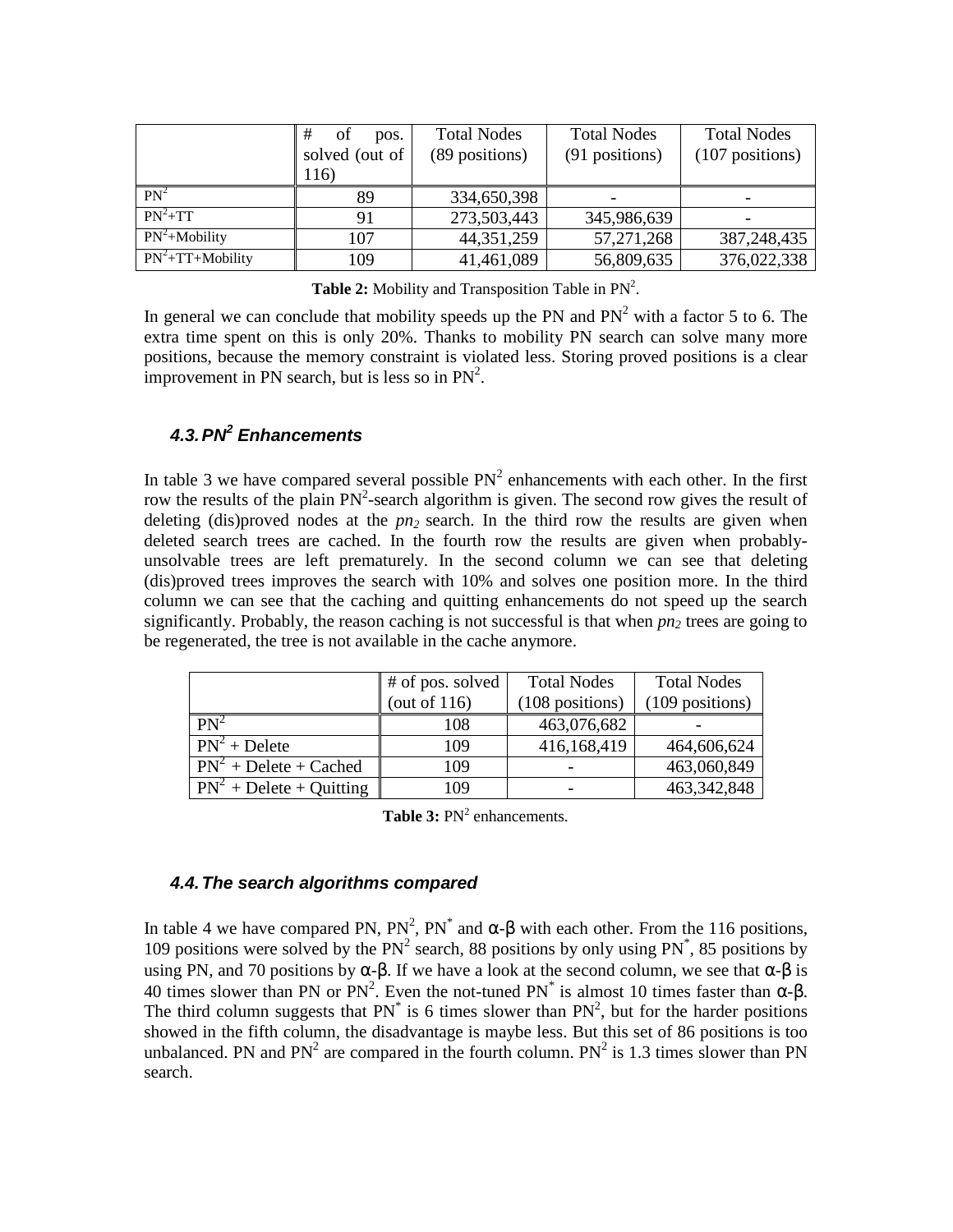|                 | #<br>of<br>pos.<br>solved<br>(out)        | All                                       | Without $\alpha$ - $\beta$                | Without $\alpha$ - $\beta$<br>and PN <sup>*</sup> | Without $\alpha$ - $\beta$<br>and PN |
|-----------------|-------------------------------------------|-------------------------------------------|-------------------------------------------|---------------------------------------------------|--------------------------------------|
| of $116$        | <b>Total Nodes</b><br>$(68 \text{ pos.})$ | <b>Total Nodes</b><br>$(76 \text{ pos.})$ | <b>Total Nodes</b><br>$(85 \text{ pos.})$ | <b>Total Nodes</b><br>$(86 \text{ pos.})$         |                                      |
| $\alpha-\beta$  | 70                                        | 487, 494, 281                             |                                           |                                                   |                                      |
| $PN^*$          | 88                                        | 52,219,919                                | 128,478,302                               |                                                   | 298,464,775                          |
| PN              | 85                                        | 10,739,340                                | 16,062,379                                | 21,443,322                                        |                                      |
| PN <sup>2</sup> | 109                                       | 14,865,337                                | 21,820,252                                | 27,955,501                                        | 182,668,261                          |

**Table 4:** Comparing the search algorithms.

In general we can say that PN,  $PN^*$  or  $PN^2$  search are good mate provers in LOA. For instance, the position showed in Diagram 1 is a win in 21 ply. PN can solve this position investigating 484,453 nodes, whereas  $\alpha$ - $\beta$  is not able to solve this position within 50,000,000 nodes. PN solves fewer positions than  $PN<sup>2</sup>$  or  $PN<sup>*</sup>$  due to memory constraint. We would like to remark that  $PN^*$  is not able to solve 9 positions, which are solved by PN. But  $PN^*$  solves 2 positions, which  $PN^2$  cannot prove (e.g., Diagram 5). Finally, because of the constraint of maximum nodes searched was set to  $50,000,000$  PN<sup>2</sup> did not run in memory problems. Therefore, this experiment shows not the real advantage of  $PN^*$  over  $PN^2$ .



**Diagram 4**: Black to move and to win in 21 plies. MONA vs. YL, Game 4.<sup>4</sup>



**Diagram 5**: White to move and win in 13 plies. Fifth Annual E-mail Tournament, Thordsen vs. MONA, after 14.  $c3: e3.^4$ 

#### **5. CONCLUSIONS**

In this paper we have seen that PN,  $PN^*$ ,  $PN^2$  search are quite good proving LOA positions. Even a poor implemented PN<sup>\*</sup> outperforms α-β in LOA positions. It is a subject of future research to enhance PN<sup>\*</sup> with a good successor ordering. Mobility improves the PN search, whereas the benefits of a transposition table are less. Deleting  $(dis)$  proved nodes in  $pn_2$ improves the  $PN<sup>2</sup>$  search. The ideas of Caching and Quitting have not paid off yet.

#### **REFERENCES**

-

Akl, S.G. and Newborn, M.M. (1977). The Principal Continuation and the Killer Heuristic. *1977 ACM Annual Conference Proceedings*, pp. 466-473. ACM, Seattle.

Allis, L.V., Meulen, M. van der, and Herik, H.J. van den (1994). Proof-Number Search. *Artificial Intelligence*, Vol. 66, pp. 91-124.

<sup>&</sup>lt;sup>4</sup> The positions and their solution can be found at: http://www.cs.ualberta.ca/~darse/LOA.